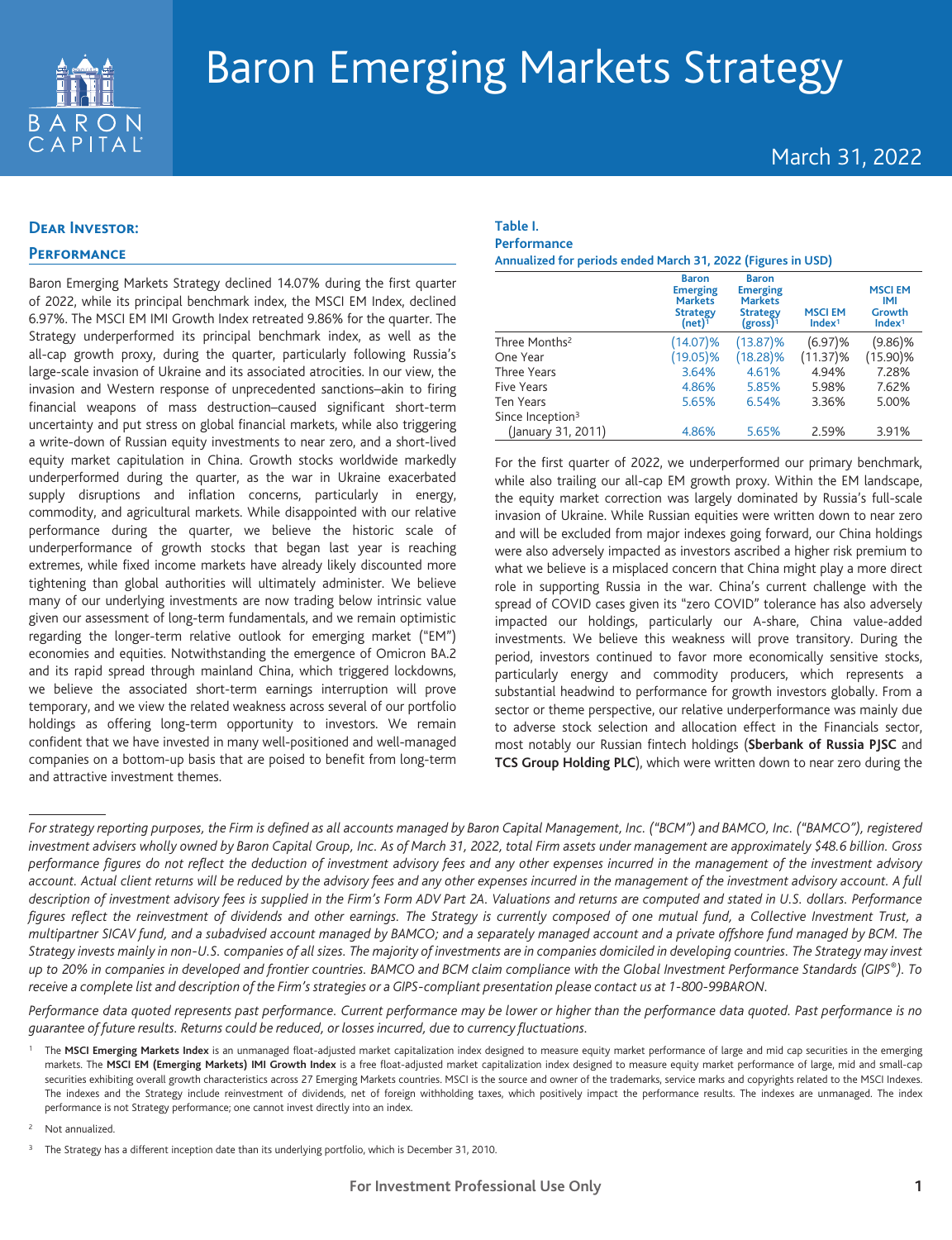quarter. A decline in stock prices of our India consumer finance/wealth management investments (**Max Financial Services Limited** and **Edelweiss Financial Services Limited**) also stood out as detractors within the sector. Weak stock selection in the Industrials sector, related to positions in our China value-added/automation themes (**Zhejiang Dingli Machinery Co., Ltd.**, **Han's Laser Technology Industry Group Co., Ltd.**, and **Estun Automation Co., Ltd.**) and digitization theme (**InPost S.A.** and **Full Truck Alliance Co. Ltd.**), also adversely impacted relative performance. Partially offsetting the above, Materials and Consumer Staples were positive contributors to relative performance, given solid gains from several investments in our sustainability/ESG theme (**Glencore PLC**, **Grupo México, S.A.B. de C.V.**, and **Suzano S.A.**), along with select holdings in our EM consumer theme (**Wal-Mart de México, S.A.B. de C.V.** and **Budweiser Brewing Company APAC Limited**). In addition, our cash position in a weak market environment was also a positive contributor to relative performance during the quarter.

From a country perspective, disappointing stock selection in China and Russia drove the majority of relative underperformance this quarter. Our lack of exposure to Saudi Arabia also detracted from relative performance. In our view, while material impairment to Russian equities will likely be permanent, we remain cautiously optimistic about a recovery in our China holdings, as we believe growing signs of policy easing and support, as well as a lack of evidence that China will directly support Russia's war in Ukraine, will eventually overcome current skepticism. We are encouraged by recent investor-friendly announcements made by China's State Council, calling for supportive measures to stabilize the property sector and bring closure to the ongoing regulatory tightening of the technology industry, and by a major concession in addressing the uncertainty of ADR listings. Partly offsetting the above was positive allocation and stock selection effect in Mexico and Korea. Favorable allocation effect in the U.K., driven by our single investment in **Glencore PLC**, as part of our sustainability/ESG theme, was also a key positive contributor to relative performance.

#### **Table II.**

**Top contributors to performance for the quarter ended March 31, 2022**

|                              | Percent<br><b>Impact</b> |
|------------------------------|--------------------------|
| Glencore PLC                 | 0.57%                    |
| Grupo México, S.A.B. de C.V. | 0.34                     |
| Gold Fields Limited          | 0.32                     |
| Localiza Rent a Car S.A.     | 0.29                     |
| Credicorp Ltd.               | <u>በ 26</u>              |

**Glencore PLC** is a diversified natural resources company operating in metals, mining, and commodities trading. It is a large producer of copper, cobalt, and other key metals for batteries used in electric vehicles and energy storage. Shares increased due to the rise in copper prices. We expect a multi-year supply deficit for copper driven by a structural demand increase. Electric vehicles and wind/solar power plants require four to five times more copper than their conventional counterparts.

**Grupo México, S.A.B de C.V.** is a conglomerate that owns copper mines, railroads, and infrastructure projects in Mexico and South America. Shares increased on a rally in copper prices. We remain shareholders, as we believe Grupo México is a well-managed company trading at a meaningful discount to the sum of its parts. The copper segment includes some of the world's largest, lowest-cost copper mines in safe jurisdictions. Copper production should grow significantly over the next several years from brownfield expansions and construction of a new mine, in our view.

South Africa-based **Gold Fields Limited** is one of the world's largest gold mining companies. Shares increased during the period held due to a rally in gold prices driven by increased inflation and downward pressure on real yields. We remain shareholders as we expect more than 20% production growth over the next two years as the company ramps up volumes from its high-quality Salares Norte project in Peru, which should drive a re-rating for the company. We are positive on gold prices and expect improvements in the company's cash costs.

**Localiza Rent a Car S.A.** is the largest car rental and fleet rental company in Brazil. Shares rallied due to an increase in car rental prices driven by strong post-pandemic demand and the improved Brazil macro environment. We remain investors. Localiza has been a beneficiary of a consolidating car rental industry in Brazil. The company enjoys competitive advantages in purchasing vehicles due to its size, operational efficiencies, and the ability to sell its vehicles with high residual value.

**Credicorp, Ltd.** is Peru's largest financial holding company. Shares advanced on a guidance beat for 2022, driven by expanding net interest margins, accelerating loan demand, and lower provision costs. The stock was further bolstered by better economic prospects and an appreciating currency resulting from higher prices in the commodities that the country exports. Lastly, Credicorp provided more details about its fintech initiatives, which we believe improve the company's competitive advantage and can bring upside to its long-term valuation.

#### **Table III.**

**Top detractors from performance for the quarter ended March 31, 2022**

|                                                 | <b>Percent</b><br>Impact |
|-------------------------------------------------|--------------------------|
| Novatek PJSC                                    | $-1.19%$                 |
| Sberbank of Russia PISC                         | $-0.90$                  |
| Tencent Holdings Limited                        | $-0.79$                  |
| Taiwan Semiconductor Manufacturing Company Ltd. | $-0.67$                  |
| PJSC Polyus                                     | $-0.64$                  |

Russia-based **Novatek PJSC** is one of the largest and lowest-cost liquified natural gas producers in the world. The company's shares collapsed following Russia's invasion of Ukraine and subsequent package of economic sanctions including those on the Central Bank of Russia. London-listed depository receipts of Novatek are suspended from trading, and we have marked the shares at a price that is close to zero.

**Sberbank of Russia PJSC** is Russia's largest lender. Shares of Sberbank plummeted following Russia's invasion of Ukraine and the subsequent economic sanctions imposed by Western governments. London-listed depository receipts of Sberbank are currently suspended from trading, and we have marked the shares at a price that is close to zero.

**Tencent Holdings Limited** operates the leading social network and messaging platforms (QQ, WeChat), the largest online entertainment and media business, and the largest online gaming business in China. Shares of Tencent were down given crackdowns by Chinese regulators on aspects of digital technology and consumerism in an attempt to re-focus investment in China on the community. Despite the near-term regulatory uncertainty, we retain conviction that Tencent can sustain durable growth given its track record of execution, scale, and unique and diversified online assets.

Semiconductor giant **Taiwan Semiconductor Manufacturing Company Ltd.** detracted in the first quarter due to rising geopolitical tensions, macroeconomic uncertainties, and concerns over softening demand for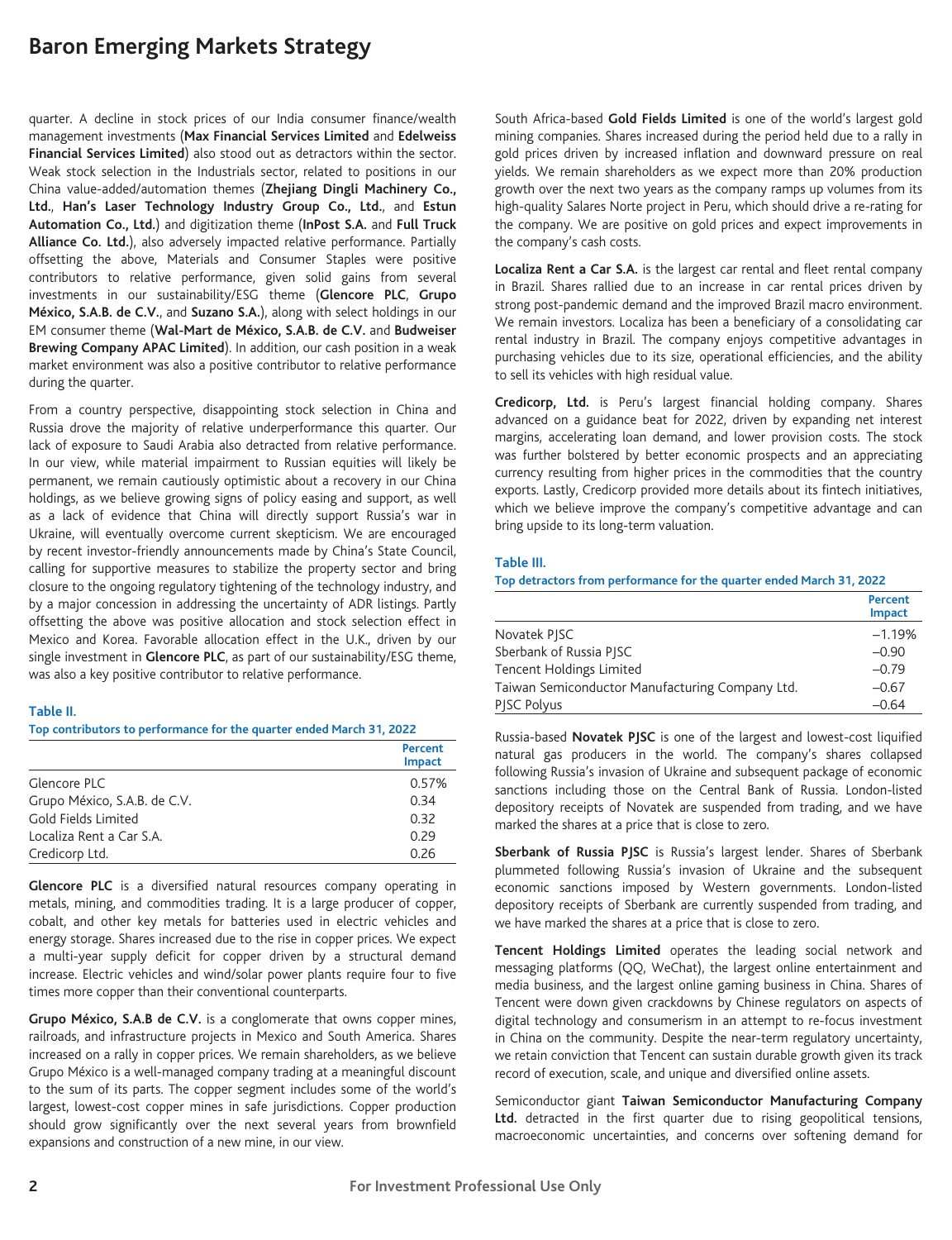consumer electronics. We retain conviction that Taiwan Semi's technological leadership, pricing power, and exposure to secular growth markets, including high-performance computing, automotive, and IoT, will allow the company to deliver above its 15% to 20% revenue growth target over the next several years.

**PJSC Polyus** is a Russian metals and mining company focused on the exploration and production of gold. Shares of Polyus collapsed following Russia's invasion of Ukraine and subsequent package of economic sanctions including those on the Central Bank of Russia. London-listed depository receipts of Polyus are suspended from trading, and shares are now marked close to zero.

#### **PORTFOLIO STRUCTURE<sup>1</sup>**

#### **Table IV.**

#### **Top 10 holdings as of March 31, 2022**

|                                                     | <b>Percent of</b><br><b>Net Assets</b> |
|-----------------------------------------------------|----------------------------------------|
| Taiwan Semiconductor Manufacturing Company Ltd.     | 5.2%                                   |
| Samsung Electronics Co., Ltd.                       | 3.7                                    |
| <b>Tencent Holdings Limited</b>                     | 3.5                                    |
| Glencore PLC                                        | 3.1                                    |
| Alibaba Group Holding Limited                       | 2.7                                    |
| Reliance Industries Limited                         | 2.5                                    |
| Bajaj Finance Limited                               | 2.2                                    |
| Suzano S.A.                                         | 1.9                                    |
| Wal-Mart de México, S.A.B. de C.V.                  | 1.8                                    |
| Korea Shipbuilding & Offshore Engineering Co., Ltd. | 1.8                                    |

#### **Exposure by Country**

#### **Table V.**

#### **Percentage of securities by country as of March 31, 2022**

|                      | <b>Percent of</b><br><b>Net Assets</b> |
|----------------------|----------------------------------------|
| China                | 32.3%                                  |
| India                | 23.1                                   |
| <b>Brazil</b>        | 7.7                                    |
| Korea                | 7.1                                    |
| Taiwan               | 6.3                                    |
| Mexico               | 3.3                                    |
| United Kingdom       | 3.1                                    |
| Hong Kong            | 2.8                                    |
| Philippines          | 1.8                                    |
| Indonesia            | 1.8                                    |
| South Africa         | 1.3                                    |
| Italy                | 1.3                                    |
| Peru                 | 1.1                                    |
| Japan                | 1.0                                    |
| Poland               | 0.7                                    |
| <b>United States</b> | 0.3                                    |
| United Arab Emirates | 0.3                                    |
| Spain                | 0.1                                    |
| Russia               | $0.0*$                                 |

Represents less than 0.1%

*Exposure by Market Cap:* The Strategy may invest in companies of any market capitalization, and we have generally been broadly diversified across large-, mid-, and small-cap companies, as we believe developing world companies of all sizes can exhibit attractive growth potential. At the end of the first quarter of 2022, the Strategy's median market cap was \$10.1 billion, and we were invested 46.3% in giant-cap companies, 38.1% in large-cap companies, 8.7% in mid-cap companies, and 2.3% in small- and micro-cap companies as defined by Morningstar, with the remainder in cash.

### **Recent Activity**

During the first quarter, we added several new investments to existing and new themes, while also increasing exposure to several positions that were established in earlier periods. We continue our endeavor to add to our highest conviction ideas.

We were active in conceptualizing and populating our newly minted *Global Security* theme by initiating positions in **Korea Aerospace Industries, LTD.** (KAI) and **Tenaris S.A.** In our view, Russia's unprecedented invasion of Ukraine has triggered a paradigm shift in capital allocations worldwide, toward energy, commodity and food/agricultural security and infrastructure, as well as an increase in defense spending. The discrediting of Russia as a reliable trade partner and ongoing de-globalization require redundancy and localization of key commodities and investments in commercial and industrial supply chains. Accordingly, we seek to identify and invest in businesses that we believe will be key beneficiaries of such investments. KAI is South Korea's leading aviation technology company. KAI assembles world-class aircraft for defense and satellite systems and provides life-cycle support for its products within three core businesses: domestic aircraft defense, defense exports, and commercial aircraft parts. In our view, the company is well positioned to benefit from two major global trends: a recovery in civilian aircraft demand and an increase in international defense budgets following the Russian invasion of Ukraine. Leading global aircraft manufacturers are expecting a sharp increase in deliveries as economies reopen and travel rebounds, following two years of anemic demand amid the COVID-19 pandemic. On the defense side, we expect increased demand for combat aircraft and service contracts as countries boost defense budgets and look to modernize their equipment. Tenaris manufactures seamless steel pipe products with primary operations in the U.S., Latin America, and the Middle East. Most of its products are specialized oil country tubular goods (OCTG) supplied to the energy industry. The war in Ukraine highlights the need to reorient supply chains away from reliance on Russia, while greater energy security in the near term requires increased domestic supply of hydrocarbons, particularly U.S. shale gas. In our view, Tenaris is one of the lowest-cost OCTG producers and will be a key beneficiary of increased drilling capex, which is required to reduce global reliance on Russian oil and gas.

During the quarter, we also increased exposure to our digitization theme, by investing in **Baidu, Inc.** and **Bundl Technologies Private Limited**. Baidu is a leading Chinese artificial intelligence ("AI") company. The company's mobile ecosystem, which includes China's dominant search engine, has over 620 million monthly active users. In our view, this ecosystem will benefit from the secular growth of China's digital advertising industry, as well as the expansion of searchable content as established social media and e-commerce platforms are forced to share content as a result of regulatory

**Baron Emerging Markets Strategy**

Top 10 holdings, exposures by country and market cap, portfolio characteristics, and recent activity are based on a representative account. Such data may vary for each client in the Strategy due to asset size, market conditions, client guidelines, and diversify of portfolio holdings. The representative account is the account in the Strategy that we believe most closely reflects the current portfolio management style for the Strategy. Representative account data is supplemental information.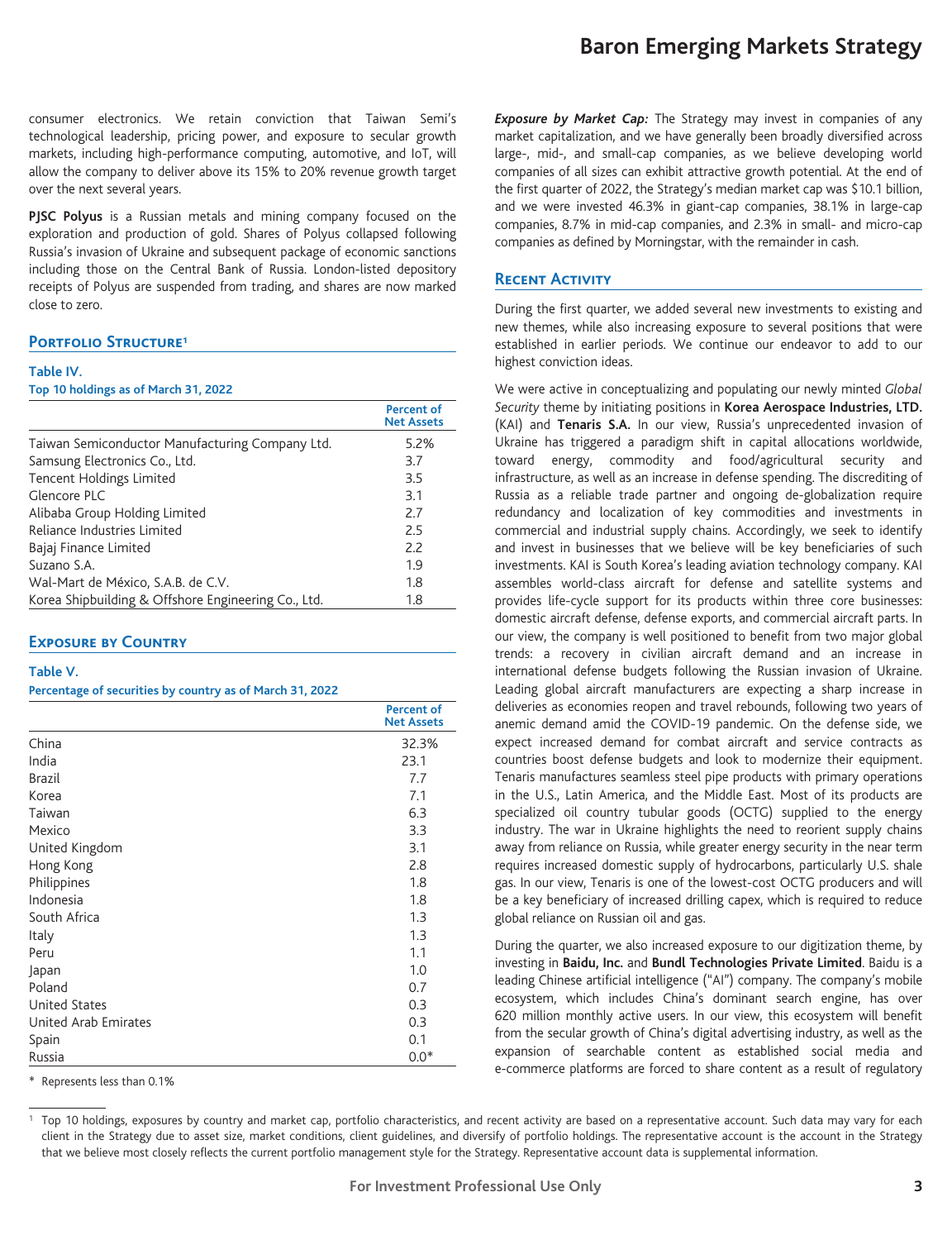reforms. Beyond its core search business, Baidu has invested heavily in cutting-edge technologies including cloud, autonomous driving, smart devices, and AI chips. The company's cloud business is one of the largest and fastest growing in China and is differentiated by its AI solutions and highervalue PaaS/SaaS offerings. Baidu has also developed leading autonomous driving technologies, which it is commercializing through partnerships with top-tier Chinese auto manufacturers. We see significant upside for Baidu, given its strong competitive position across several of China's key growth industries.

We also participated in a late-stage private funding round of Bundl Technologies, which is the parent entity of Swiggy, India's leading food delivery platform with nearly a 50% market share. Bundl Technologies is our third private investment, and we are excited to partner with founder Harsha Majety and his entrepreneurial team as the company continues to grow its user base and diversify into new business verticals such as hyperdelivery (Instamart). Harsha's vision to transform Swiggy into a consumercentric technology platform, offering multiple convenience and delivery services, resonates with our investment philosophy of investing behind value creating private sector entrepreneurs that are creating and/or disrupting large market opportunities. In our view, India's food and hyperdelivery industry is still in its infancy and is expected to scale significantly over the next several years, driven by a growing middle class, rising disposable income, higher smartphone/4G penetration, and a structural shift in consumer preferences by a tech savvy younger population. We expect online food delivery to grow from \$5 billion to \$6 billion GMV to more than \$15 billion over the next three to five years.

During the quarter, we increased exposure to our EM consumer theme by building a position in **AIA Group Limited**. AIA is the largest pan-Asian life insurance company with over 55 million customers and over \$330 billion of assets. The company operates in 18 Asian markets including China, Hong Kong, Thailand, Philippines, and Taiwan, among others. In our view, AIA is uniquely positioned to benefit from long-term structural growth opportunities in Asia's insurance sector. Penetration of life and protection insurance remains low throughout the region. An aging population and low fertility rates create a higher need for protection and savings insurance products. At the same time, a growing middle class and rising levels of income per capita across the region suggest there will be higher demand and affordability for such products. AIA has a well-recognized brand and has the largest agency distribution network, which provides a competitive advantage and supports new business growth. In addition, the company is one of the only foreign-owned entities with licenses to operate in select regions of mainland China, allowing it to compete in this large addressable market. With a conservative balance sheet and a history of delivering consistent growth, we believe AIA will yield long-term and high-quality compound returns. The resurgence of COVID cases and new mobility restrictions in China and Hong Kong have negatively impacted near-term growth expectations, which, in our view, creates an attractive opportunity to build a position given our primary focus on the long-term growth opportunity at hand.

Finally, we added to several of our existing positions during the quarter, including **Estun Automation Co., Ltd.**, **Alibaba Group Holding Limited**, **Full Truck Alliance Co. Ltd.**, **Samsung Electronics Co., Ltd.**, **PT Bank Rakyat Indonesia (Persero) Tbk**, **Hangzhou Tigermed Consulting Co., Ltd.**, **JD.com, Inc.**, **NARI Technology Co. Ltd.**, **Credicorp, Ltd.**, and **Yum China Holdings Inc.**

During the quarter, we also exited several positions, the largest of which were **OTP Bank Plc**, **Hindustan Unilever Limited**, **Dr. Reddy's Laboratories Ltd.**, and **S. F. Holding Co., Ltd.** In our endeavor to increase concentration in holdings where we have the highest conviction in their quality and return potential and eliminating lower conviction or smaller holdings over time, we also exited positions in **Winning Health Technology Group Co., Ltd.**, **New Frontier Health Corporation**, **Kanzhun Limited**, **Zomato Limited**, **Hemisphere Properties India Limited**, and **PB Fintech Ltd.**

#### **Outlook**

"There are decades where **nothing happens**; and there are weeks where decades **happen**." Vladimir Ilyich Lenin

The last week of February 2022 was one of such weeks. Prior to February 24, 2022, we would have argued that equity investing is principally about fundamentals; choosing great entrepreneurs, management teams, and companies that are positioned to prosper from years of growth potential while leveraging sustained competitive advantage or barriers to entry. While we largely still believe this to be true, we also recognize that something changed in the first quarter of 2022, and going forward we must be prepared to embrace greater uncertainty and volatility in the capital markets. In our view, we have likely exited 30-plus years of post-Iron Curtain prosperity and peace, and the curtailment of globalization is likely to accelerate. If we are correct that February 24, 2022 marks the beginning of a bull market in geopolitics and security concerns, geopolitical priorities will, from time to time and without warning, subjugate economic and financial interests, a line we seem to have crossed in the aftermath of Russia's invasion of Ukraine. There will be opportunity in this new paradigm, though we believe forward-looking and thematic investors such as ourselves will be advantaged.

As portfolio managers of international and EM investment strategies, we have had a ground level view of the war and humanitarian crisis in Ukraine as well as the sea change taking place. Vladimir Putin seeks a total victory in Ukraine, though he appears to have grossly miscalculated his hand. China, a recently self-described partner of Russia, likely spoke too soon and would like to be seen as a neutral "Switzerland," but there is no "Switzerland" on the issue of human atrocities and tragedy. As such, we conclude that China prefers de-escalation and Russia's withdrawal, which relieves the pressure to publicly choose a side. NATO would prefer to see regime change in Russia, which is an outcome Putin would seek to avoid at all costs. Regardless of how the war evolves in the coming weeks and months, we believe there are some lasting conclusions:

- 1. Putin has overplayed his position and leaves himself and Russia more vulnerable than before February 24, 2022. Russia has quickly achieved the international pariah status of North Korea, its role outside of the energy and commodity spectrum has been severely diminished, and unfortunately, the Russian people will bear the brunt of the domestic economic pain resulting from Putin's actions.
- 2. The European Union, NATO, and the U.S./EU alliance have been greatly fortified–the opposite of Putin's intention to split Europe and divide NATO over Russia's invasion of Ukraine. NATO, and in particular, German/EU defense and security spending will rise materially and indefinitely going forward. The financial and economic mutualization of Europe, which is a theme we have invested in, will advance to a new level given shared security concerns.